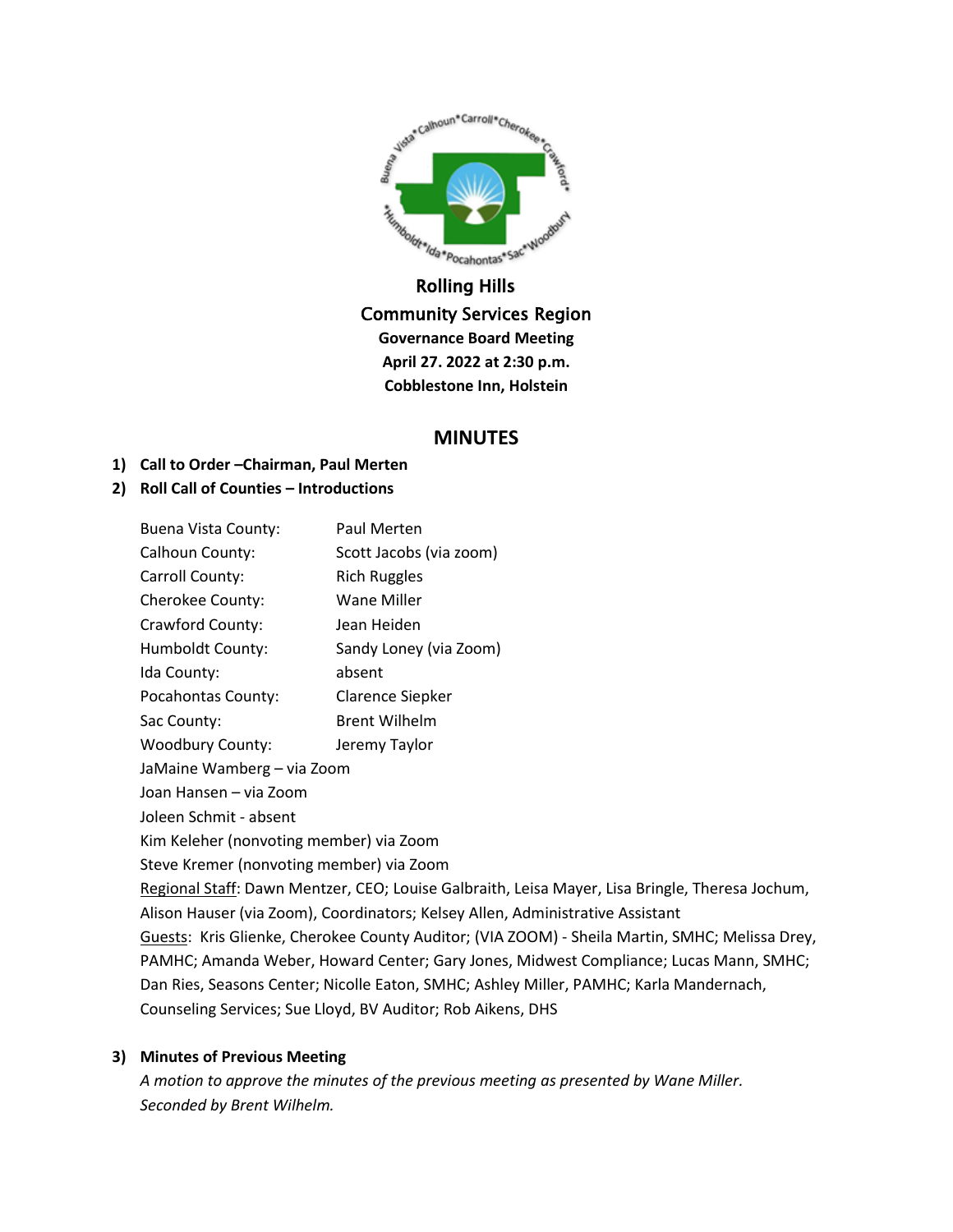*Discussion: None Motion approved unanimously.*

## **4) Approval of Agenda**

Additions/changes: Sandy Loney would like to add a mileage discussion, continued from last board meeting to add under unfinished business.

*A motion to approve the agenda as amended to include a discussion of mileage reimbursement by Rich Ruggles. Seconded by Jean Heiden. Discussion: None Motion carried unanimously.*

**5) Comments from the Public: Everyone will have an opportunity to speak. Therefore, comments may be limited to three minutes on any one item.**

*None*

#### **6) Unfinished Business**

#### **a) March 2022 Financial Report-Action**

|                                | Dawn Mentzer presented the March 2022 financial report as summarized:                  |
|--------------------------------|----------------------------------------------------------------------------------------|
| Beginning balance as of 3/1/22 | \$7,126,142.70                                                                         |
| Revenue                        | \$2,413,177.90                                                                         |
| Expenditures                   | \$656,656.98                                                                           |
| Ending balance as of 3/30/22   | \$8,882,663.62                                                                         |
|                                | Discussion: Rich Ruggles asked what is left to pay on the Access Center, Dawn reported |
| \$200,000.00.                  |                                                                                        |

*A motion to approve the March 2022 financial report as presented by Jeremy Taylor. Seconded by Clarence Siepker. Discussion: None Motion carried unanimously.*

# **b) Hiring of Coordinator of Disability Services/County Coverage changes/Six-month adjustment– Action**

Dawn Mentzer stated interviews were conducted in March for Coordinator position, offered to Caylyn McCormick for 52,500-54,000, accepted offer with potential start date of 5/2/22 with her requested salary of 54,000. Caylyn McCormick will cover Buena Vista County and Crawford County. Leisa Mayer will cover Sac, Calhoun and Carroll Counties. Lisa Bringle will cover Cherokee and Ida Counties. Mentzer stated that we may need to look at wage adjustments for staff based on workload changes and performance.

*A motion to approve the hiring of Caylyn McCormick as Coordinator with a starting salary of*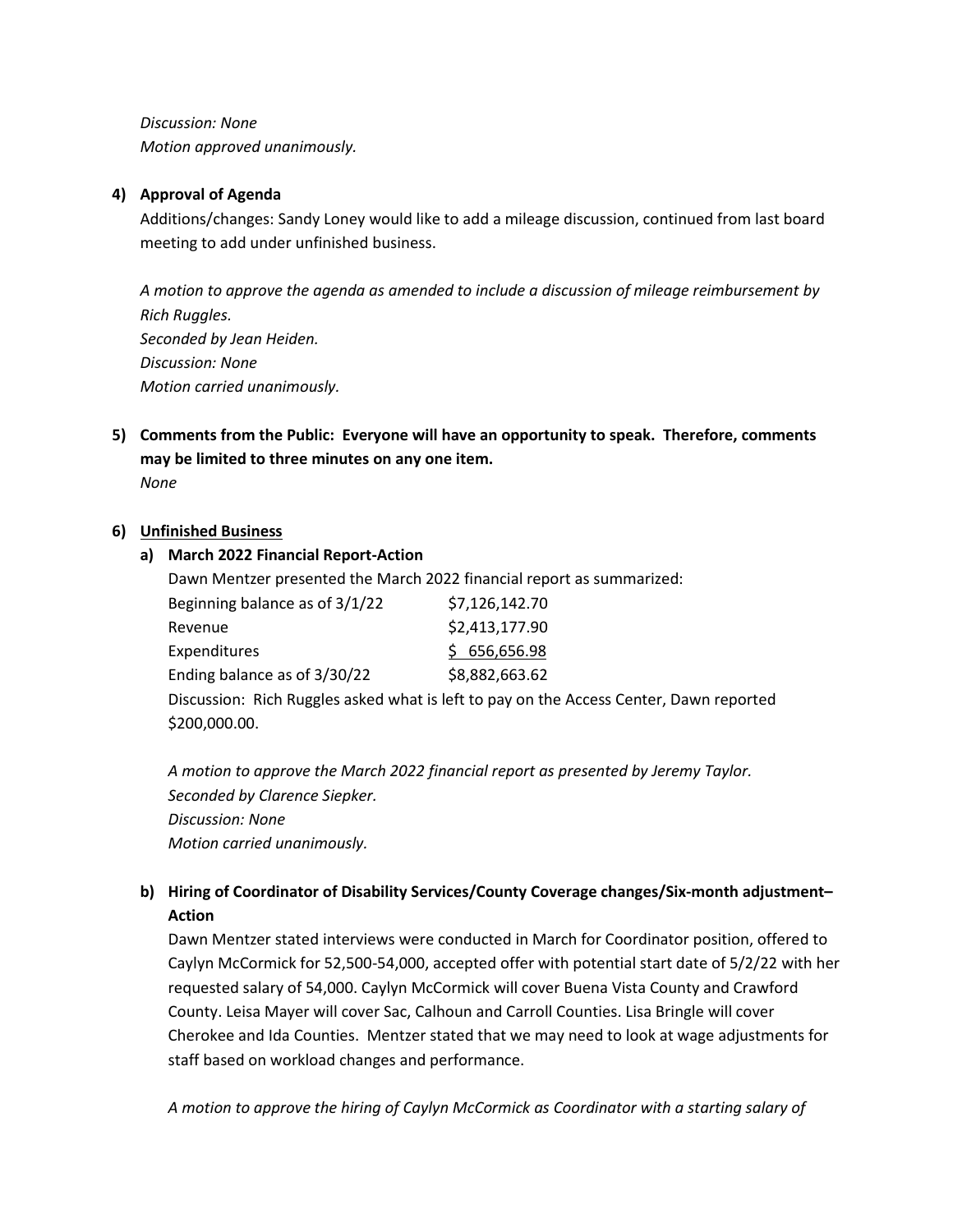*\$54,000.00 by Brent Wilhelm. Seconded by Jean Heiden. Discusson: Paul Merten asked if there would be a step increase and if so it can be discussed at the next meeting. Motion carried unanimously.*

Sandy Loney commented about Alison Hauser's begeted salary for \$60,000.00 was decided to be \$52,500. She believes she should make more at \$54,000 as equal to the new hire to "be fair", retro-pay to Alison's hire date. If not possible, her 6-month bump should be \$61,500. Clarence Siepker would prefer an adjustment over the retro-payment, at \$61,500, starting July 1, 2022 on new budget year. Sandy Loney believes it should be immediately, she should have received her adjustment after 6 months from hire date of July 1, 2021 (did not receive). Rich Ruggles would like to know if both employees receive the same benefits, everyone treated the same. Financial discussion for all salaries at next month's meeting. Rich Ruggles asks if IPERS is affected with retro-pay. Jean Heiden asked if there was no motion to adjust at the 6 month, why is this a discussion now for retro-pay, this should be done next month. Jeremy Taylor prefers we provide Alison Hauser with retro-pay of January 1, 2022 and discuss more at next meeting.

*A motion to raise Allison Hauser's salary to \$54,000.00 retroactive to January 1, 2022 with adjustment discussion next month by Jean Heiden.*

*Seconded by Jeremy Taylor.*

*Discussion: Wane Miller would like it in writing that salaries will not be adjusted every 6 months for every employee, when they are done annually in July. Motion carried unanimously.*

#### **c) Regional Mileage**

Sandy Loney believes we should increase the mileage from \$0.50 per mile to \$0.55 per mile due to the increase in gas prices. Discussion concerning miles driven by each County and the IRS suggested reimbursement rates (\$0.585). Sandy Loney suggests we split the difference at \$0.55 and revisit in three months.

*A motion to increase to mileage to \$0.55 per mile effective May 1, 2022 and revisit in January 2023 by Sandy Loney. Seconded by Jeremy Taylor. Discussion: None Motion carried. Opposed: Scott Jacobs, Brent Wilhelm, Paul Merten*

#### **d) Plains Area FY'23 Crisis Service Budget Request – Action**

Rob Aiken, DHS, discussed ending balance limitation. The ending balance limitation in SF619, for FY'22 shall be no more than 40% of expenditures. If the balance exceeds the expenditures, there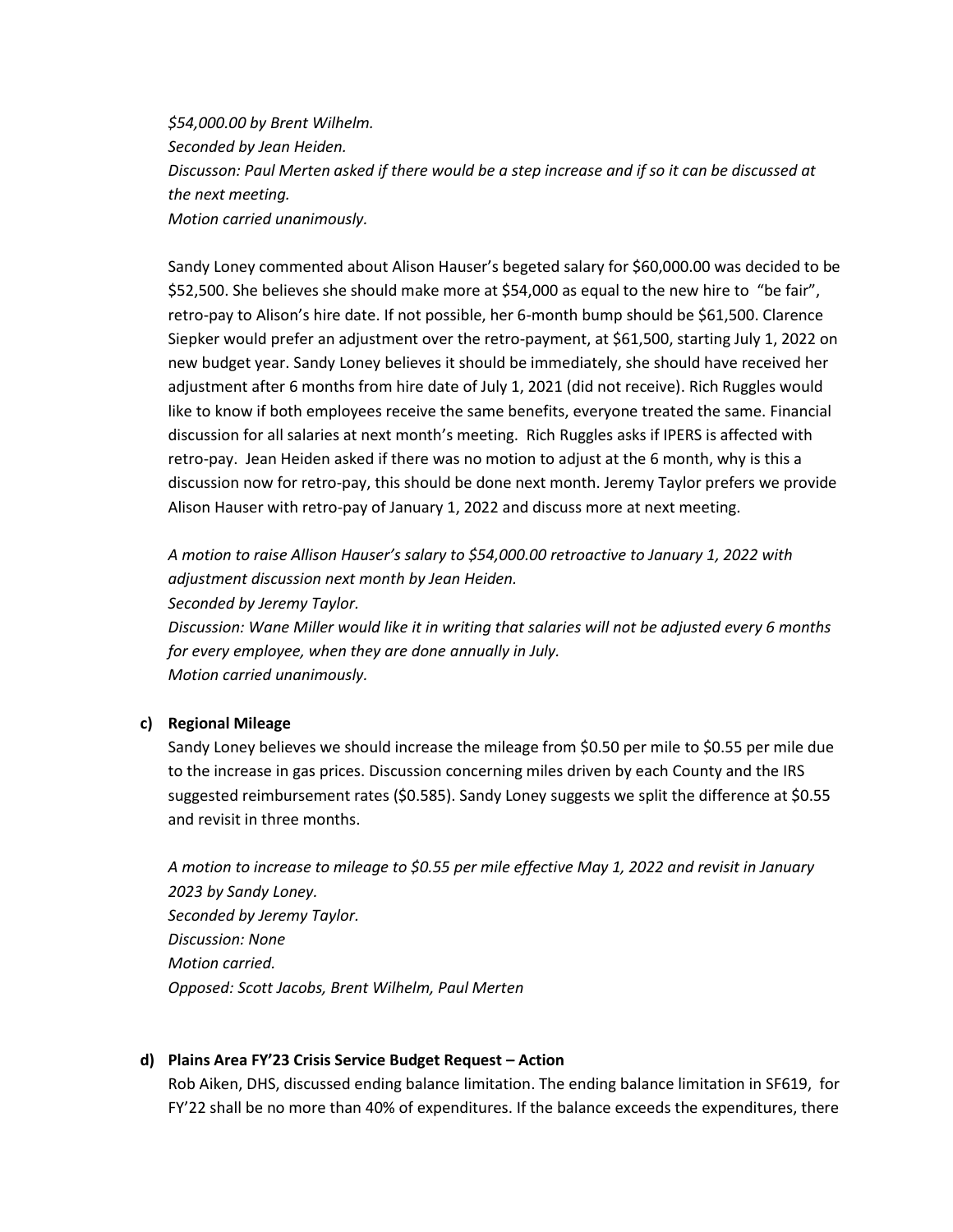will be a withholding in the Q3 FY'23 payment. Based on the most current projected numbers DHS has the fund balance over, at \$598,000 withholding from the Q3 payment. The money that is withheld goes to the incentive fund that all regions can access when and if needed. Dawn Mentzer would like this kept in mind when going through mental health center requests that his would be one time funding, but it won't be there going forward, and she doesn't want to over budget. Rich Ruggles asked what the rules are for accessing incentive funds. Rob Aiken can send the rules out to Dawn Mentzer for the board.

Kim Keleher, PAMHC, had to amend the budget to increase wages to attract qualified applicants for staff at Turning Point. They raised the starting wage to \$20 per hour and added on additional staff with the crisis stabilization program and one-time costs for camera/security at the crisis home. Total request is \$1,187,215.00, an increase of about \$300,000.00 from the current approved Block Grant. The current approved rate is \$882,793.00. Dawn Mentzer asked if they could do a partial request and keep the Medicaid funds they receive which are currently paid back to the region. Kim Keleher states that it doesn't come close to the \$300,000.00 increase. Jeremy Taylor asked in the \$365,000.00 increase will continue to the upcoming years. Kim Keleher said it could go down possibly by reimbursements back to the regions. Dawn Mentzer says we need to keep in mind, how are we going to live within our means (for next years budget) and if we have to make reductions how will that look. Sandy Loney asked if they can take in more people to bill for. Kim Keleher said the crisis stabilization can increase and mobile crisis is increasing, and it can take up to a year to know what crisis stabilization residential will bring in. Sandy Loney asked if we need to look at both providers what the numbers are and possibly combining into one organization to save money. Kim Keleher responded that the legislation has time frames they have to respond (60 minutes 60 miles for mobile crisis) and the size of the region.

Sandy Loney would like to table this. Kim Keleher does not want to move forward with adding the service if this will be voted down, and it is a core service.

Dawn Mentzer would like to consider this, but also sees the reality of what we will be facing. Jean Heiden sees no choice but to fund this core service.

*A motion to approve the PAMHC crisis service budget request of \$1,187,215.00 as presented by Brent Wilhelm. Seconded by Rich Ruggles. Discussion: Sandy asks if there is a possibility to work from home to save on costs. Motion carried. Opposed: Sandy Loney*

## **e) Siouxland Mental Health Center Crisis Service Budget Request – Action**

Nicolle Eaton went over the cost of services. \$1,399,896.00 total asking for all programs. The current budget is \$630,720 (our portion), \$227,351.00 for mobile crisis. \$650,000.00 increase for sub-acute and access center services. The other two counties would like a reduction in the cost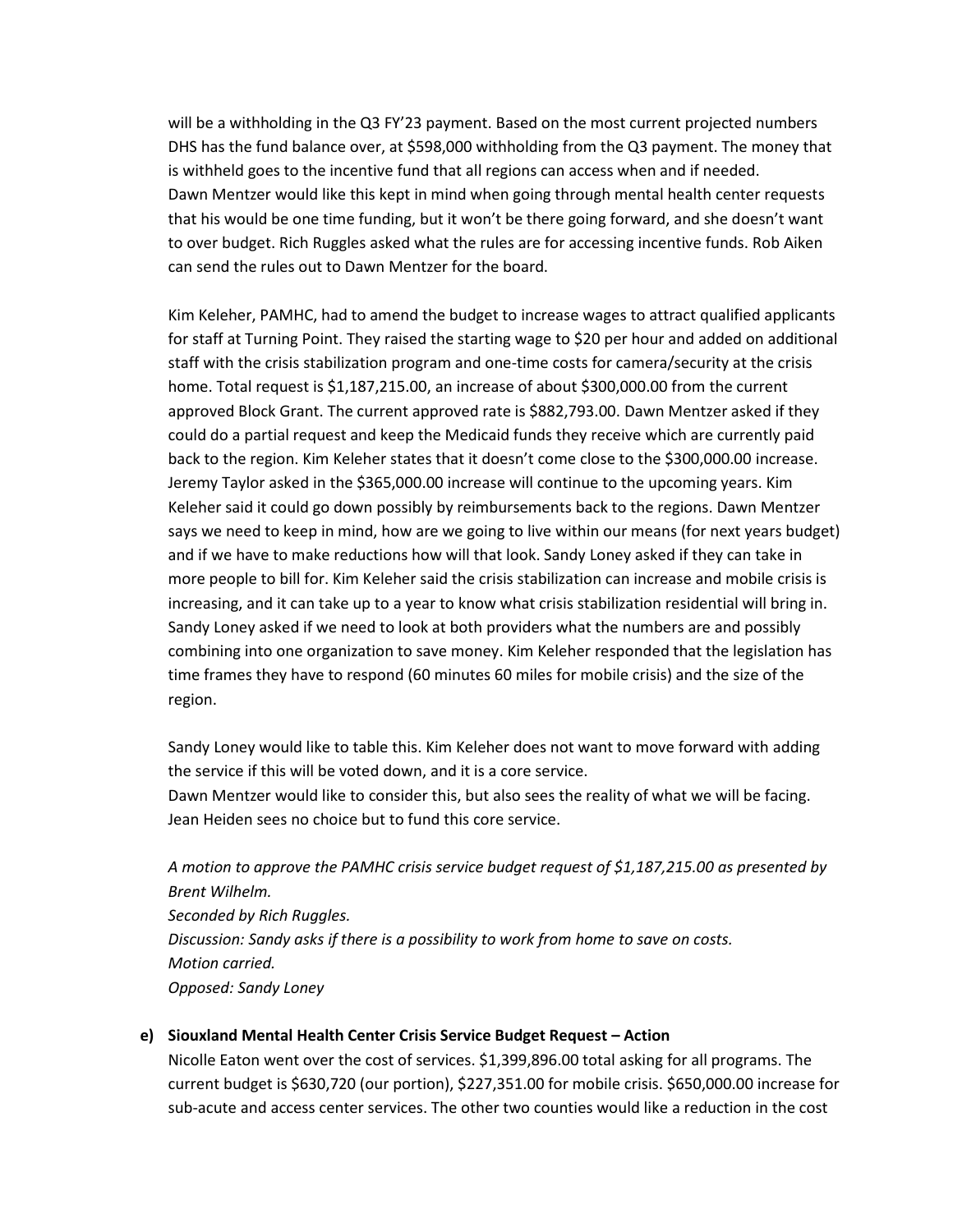they are now contributing.

*A motion to support this as presented by Jeremy Taylor. \$649,945.18 FY23. Total \$28,715.47 and \$37,387.56.*

*Seconded by Brent Wilhelm.*

*Discussion: Sandy Loney asked about usage and if people can work from home to cover more area.* 

*Motion carried.*

*Opposed: Sandy Loney, Wane Miller. (Would like data on the costs and to speak about at a later time.)* 

## **f) Evidenced Based Practices/Data Analytics Update – Lisa Bringle/Alison Hauser**

Lisa Bringle states that EBP got a new structure in place in January, all split up between Coordinators and meeting monthly to do fidelity. Fidelity reviews for other area may take staff out of office several days at a time. Update providers on what they are and how to implement.

Alison Hauser, Data Analytics. Collecting data by multiple spreadsheets, tracking clients, tracking days they are in these services, how many days they do not have clients, reasons for denial,how much money per person, how much is spent per month per program. Looking across the entire state to compare, not just our region. Will be meeting with each provider individually to ask these specific questions. Total outcome is to find out what could be done better. Find training to enhance their services. After meeting with the providers, will bring that data back to the board.

## **7) New Business**

# **a) Turning Point Driveway replacement – Action**

Rich Ruggles wants to know the delivery points. Brent Wilhelm states the 4" will not hold up and wonders if this is a want or a need. Ashley Miller states something needs to be done as the rock is non-existent, probably from snow removal, and believes it should be paved. Wane Miller asks if she was quoted for rock, she states yes but would need a new estimate as it has been a couple years (roughly \$1500-1600). Jeremy Taylor believes we should do this one-time funding as we have the funds this year. Paul Merten believes that this will add value to the residential facility if we ever sell the property.

*A motion to approve the 6" quote from Dana Morris for \$12,075.00 as presented by Jeremy Taylor. Seconded by Rich Ruggles. Discussion: None Motion carried unanimously.*

# **b) MOU/Revised 28E- Gary Jones, Midwest Compliance Associates - Action**

Gary Jones explained why our region would need an MOU versus changing the 28E. Costs are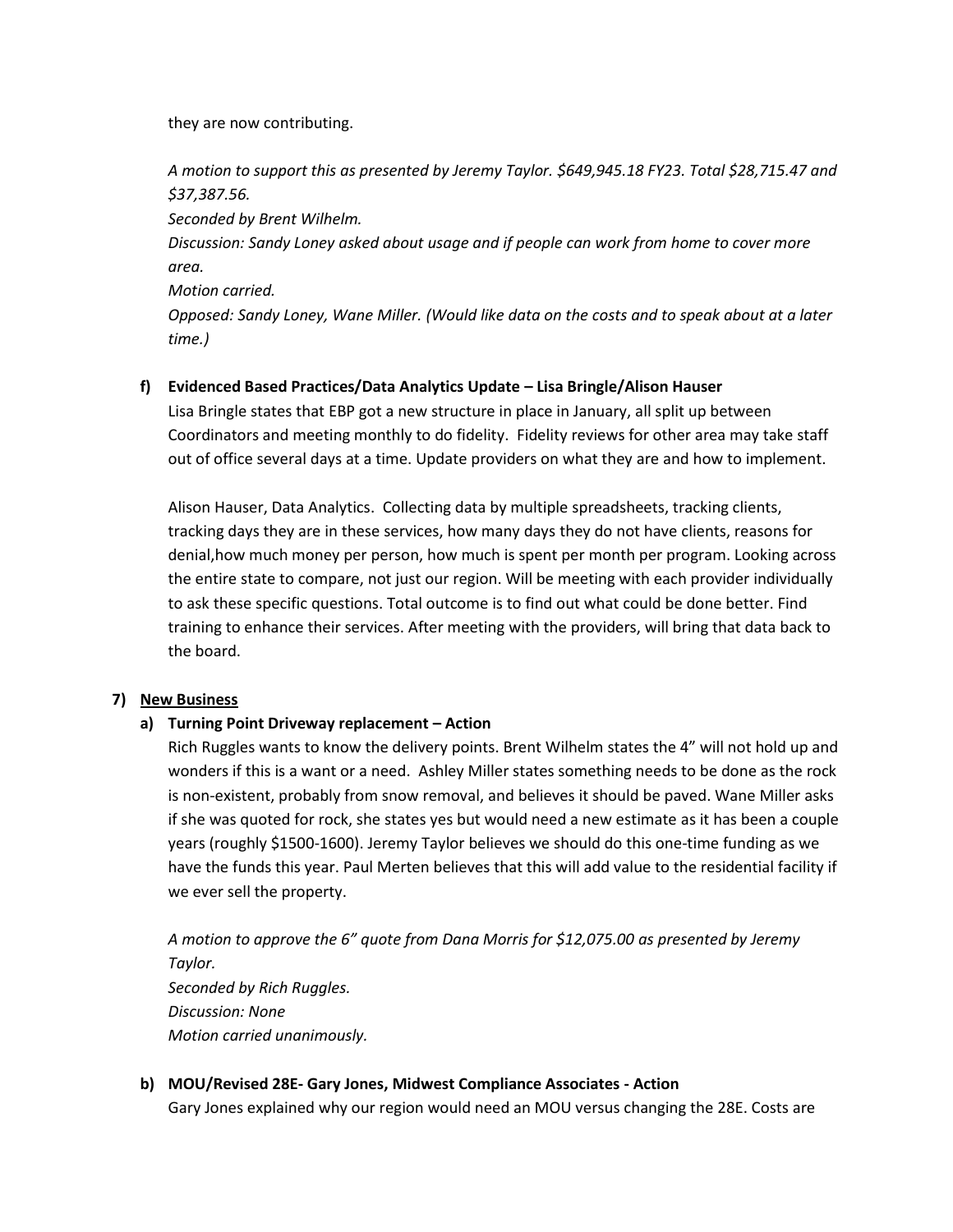the same, reimbursing the respected counties. Discussed how mileage will be paid. The point is to set it out between the county and the region. Using this is better for the county over revising the 28E agreement. This shows HOW.

Wane asked if this is a draft, Gary confirmed that it is. Rich ran this by his county attorney, had an issue with paragraphs 9 and 10, stating it may be "too loose", recommending new verbiage "done on a consistent and reasonable basis, …." Wanting governing board to have more say in it. Gary states that since adding counties, he believes we need to add into 28E about the Region should get their money reimbursed and disbursed through counties. Wane Miller, Cherokee County wants 28E not the MOU, also in favor of being Region employees; Paragraph 9, who's responsible for Liability; Paragraph 5, County employees should not be fired by Region employees.

*A motion to table this discussion to next month by Jeremy Taylor. Seconded by Sandy Loney. Discussion: None Motion carried unanimously.*

#### **c) Service Needs Presentation – Jeremy Taylor**

Jeremy Taylor presented a PowerPoint for Service Needs.

#### **d) Seasons Center Special Projects Funding Request**

Dan Ries, Seasons Center, is requesting an IT upgrade budget of \$25,439.33 (our portion). Dan Ries is also requesting a vehicle budget of \$100,000.00. Any maintenance provided will not be paid by the Region, all will be paid by Seasons Center. Care Connections has approved, waiting on other's responses. Sandy Loney states she understands the IT request, but is unsure of the vehicles as it could cause others to request this as well. Brent Wilhelm and Dawn Mentzer have the same concerns about the vehicles. Dan Ries believes the vehicles would help with the mileage costs for their staff, also they cannot transport clients in their personal vehicles due to liability reasons. Jean Heiden states since this is not an ACTION item, we should discuss this next meeting. Dan Ries states he is asking the vehicle costs from all three NW Iowa Regions. Paul Merten believes we should not take action on this today.

*A motion to table this one more month by Wane Miller. Seconded by Brent Wilhelm. Discussion: None Motion carried unanimously.*

**e) Schedule next meeting: May 25, 2022 2:30 pm** *A motion to schedule next meeting as presented by Brent Wilhelm. Seconded by Rich Ruggles. Motion carried unanimously.*